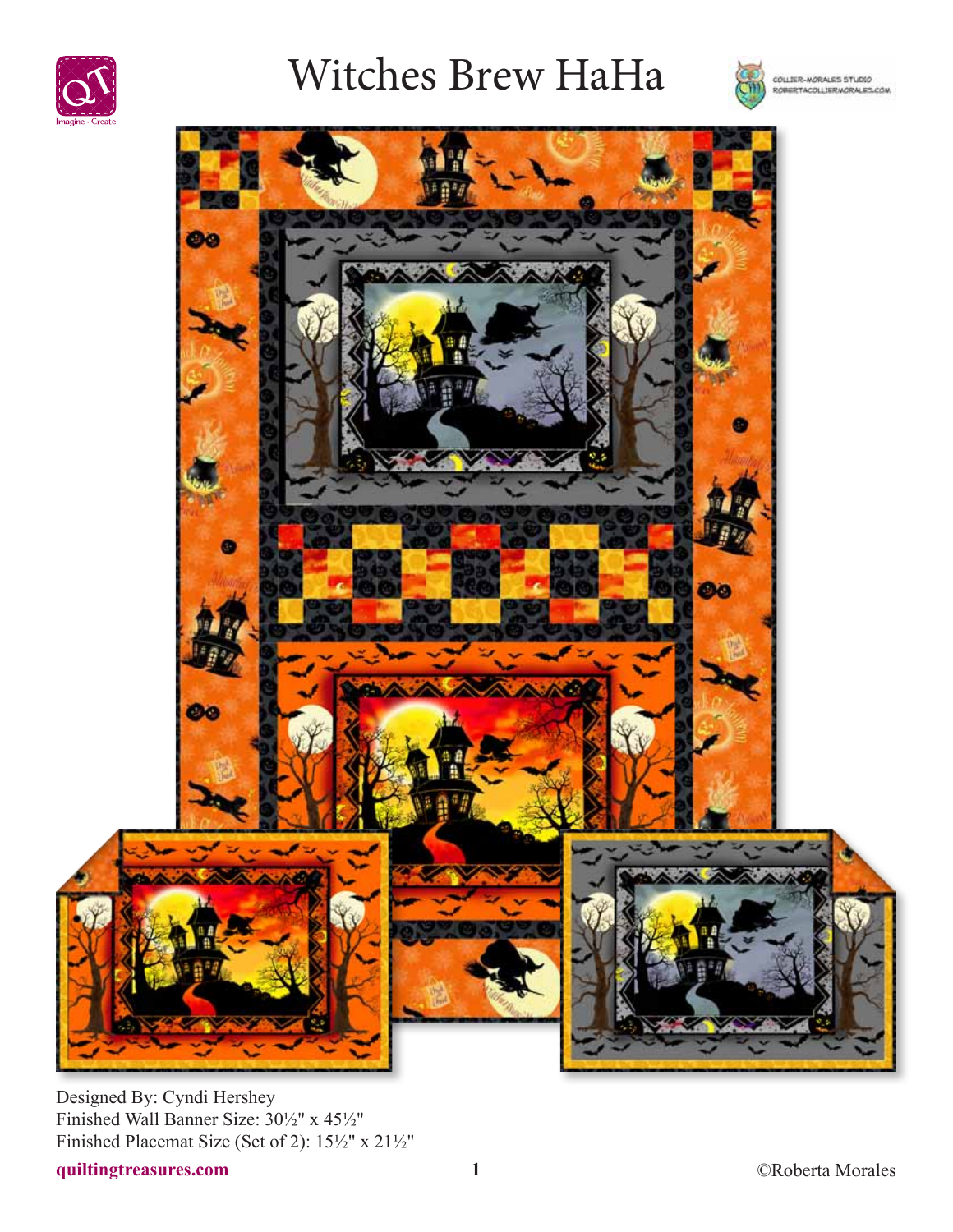

# Witches Brew HaHa Wall Banner







| <b>FABRIC REQUIREMENTS</b> |                |
|----------------------------|----------------|
|                            |                |
| Design:                    | Yards          |
| 23289 S                    | 1 Panel        |
| 23290 Q                    | $1\frac{3}{8}$ |
| 23292 OR                   | $\frac{1}{8}$  |
| 23293 KJ                   | $\frac{3}{4}$  |
| 23293 S                    | $\frac{1}{8}$  |
| Backing of<br>Choice*      | $1\frac{1}{2}$ |

\**Note: after cutting borders, remainder of 23290-O can be used for part of backing if desired. You will need ½ yard of same print or coordinating print for frames to extend size.*

# **Cutting Directions:**

*Note: All strips are cut across the width of fabric unless noted otherwise.*

### **A. 23289 S: Panel**

• Cut both panel blocks ¼" beyond design edge. Blocks should measure approximately 14½" x 20½".

### **B. 23290 O: Witch Print**

• Cut (3)  $4\frac{1}{2}$ " strips from the length of the fabric (parallel to selvages). Cut  $(2)$  4½" x 22½" from one strip and  $(2)$  $4\frac{1}{2}$ " x  $37\frac{1}{2}$ " from remaining strips.

### **C. 23292 OR: Orange Sky Print**

- Cut (1)  $1\frac{3}{4}$ " strip; subcut (16)  $1\frac{3}{4}$ " squares.
- Cut (1)  $1\frac{1}{2}$ " strip; subcut (16)  $1\frac{1}{2}$ " squares.

### **D. 23293 KJ: Black Tonal Pumpkin print**

- Cut (4) 2" strips. From each strip, cut (1) 16" and (1) 24" strip.
- Cut (2)  $1\frac{3}{4}$ " strips; subcut (16)  $1\frac{3}{4}$ " x 3" rectangles. Use remainder of strips to cut (2)  $1\frac{1}{2}$ " x  $5\frac{1}{2}$ " rectangles.
- Cut (1)  $1\frac{1}{2}$ " strip; subcut (16)  $1\frac{1}{2}$ " x  $2\frac{1}{2}$ " rectangles.
- Cut (4)  $2\frac{1}{2}$ " strips for binding.

# **E. 23293 S: Yellow Tonal Pumpkin Print**

- Cut (1)  $1\frac{3}{4}$ " strip; subcut (16)  $1\frac{3}{4}$ " squares.
- Cut (1)  $1\frac{1}{2}$ " strip; subcut (16)  $1\frac{1}{2}$ " squares.

# **Construction:**

**1.** Center and sew a (D) 2" x 16" black strip to both sides of a panel block. Trim ends even with block. Press toward the black strips. Center and sew a (D) 2" x 24" strip to the top and bottom of the panel block. Trim ends even with block. Press toward the black strips. Being sure that seams are pressed flat (use spray sizing if desired), trim framed block to 16½" x 22½". Repeat with second panel block.

# **Center Chain Blocks (5" finished):**

**2.** Sew a (C)  $1\frac{3}{4}$ " orange square with an (E)  $1\frac{3}{4}$ " gold square. Press toward the orange square. Repeat. Sew both units together to make a four-patch unit; press. Repeat to make (4) four-patch units.



**3.** Sew a (D) 1¾" x 3" black rectangle to both sides of the four-patch unit being careful to position correctly. Press toward the black rectangles. Repeat to make (4) units.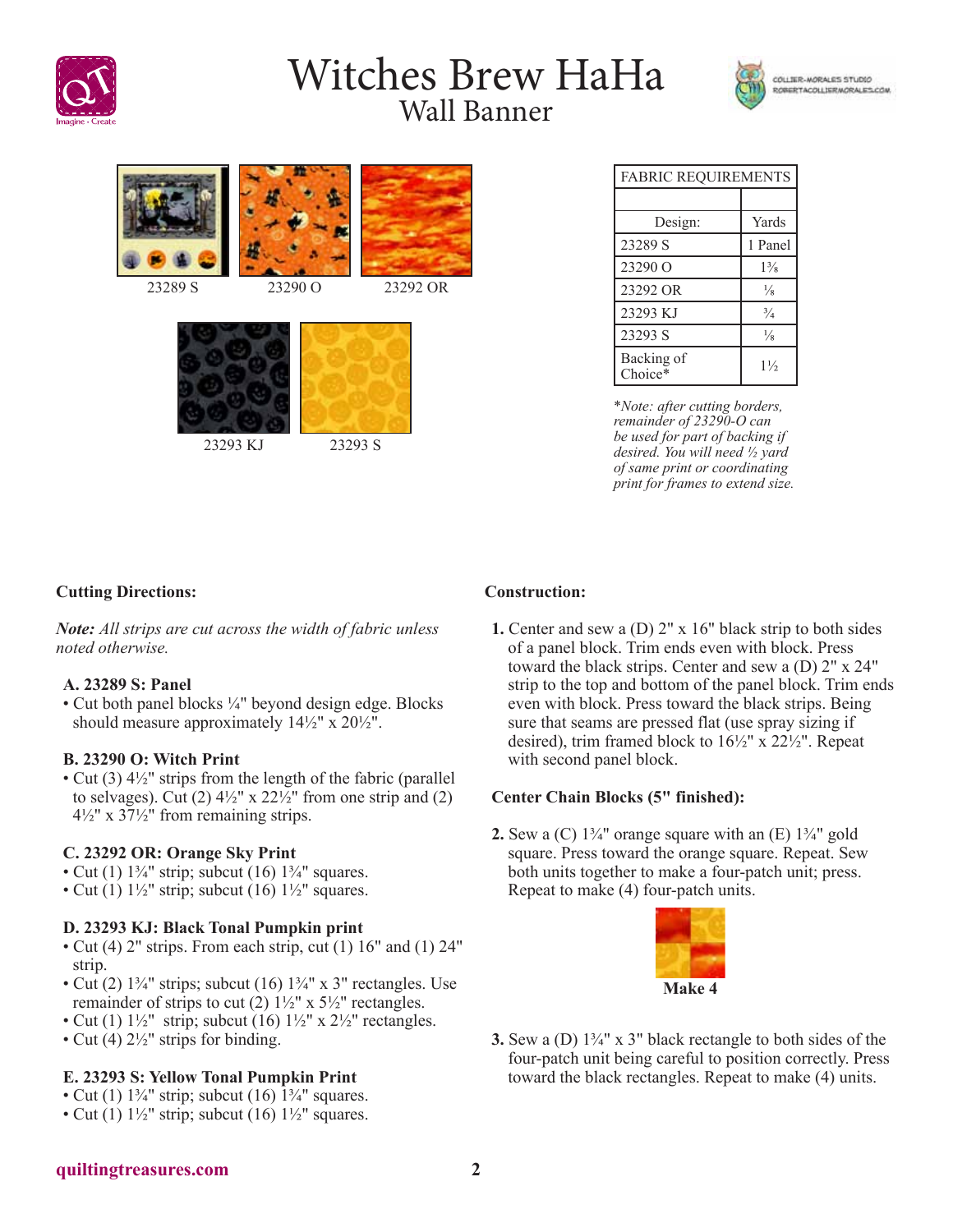

# Witches Brew HaHa





**4.** Sew a (C)  $1\frac{3}{4}$ " square to one end of a (D)  $1\frac{3}{4}$ " x 3" black rectangle. Sew an  $(E)$  1<sup>3</sup>/<sub>4</sub>" square to the other end. Press toward the black rectangle. Repeat to make (8) units.



**5.** Sew one unit from step 3 with two units from step 4 to complete block. Press toward outer units. Repeat to complete (4) blocks.



**6.** Referring to quilt image for correct placement, sew blocks together into a row; press. Sew a (D)  $1\frac{1}{2}$ " x  $5\frac{1}{2}$ " black rectangle to both ends of the row. Press toward the black rectangles.



**7.** Sew a framed panel block to both the top and bottom of the chain block unit. Press toward the panel blocks.

### **Borders:**

**8.** Make four chain blocks (4" finished) to use in the corners of the border. Use  $(C)$  and  $(E)$  1<sup>1</sup>/<sub>2</sub>" squares as well as (D)  $1\frac{1}{2}$ " x  $2\frac{1}{2}$ " rectangles. Refer to chain block construction above for piecing instructions and diagrams.

*While all possible care has been taken to ensure the accuracy of this pattern, we are not responsible for printing errors or the way in which individual work varies.*

**9.** Sew a (B) 4½" x 37½" witch print strip to both sides of the quilt. Press toward the borders.

**10.** Referring to quilt image for correct placement, sew a chain block to both ends of a  $(B)$  4½" x 22½" witch print strip. Press toward the witch strip. Repeat. Sew a completed border strip to the top and bottom of the quilt. Press toward the borders.

### **Finishing:**

- **1.** Prepare backing if creating a pieced backing.
- **2.** Layer quilt top, batting and backing. Quilt as desired. Trim layers even with quilt top.
- **3.** Prepare binding using (D) 2½" strips. Sew to quilt using your preferred method.

#### **quiltingtreasures.com 3**